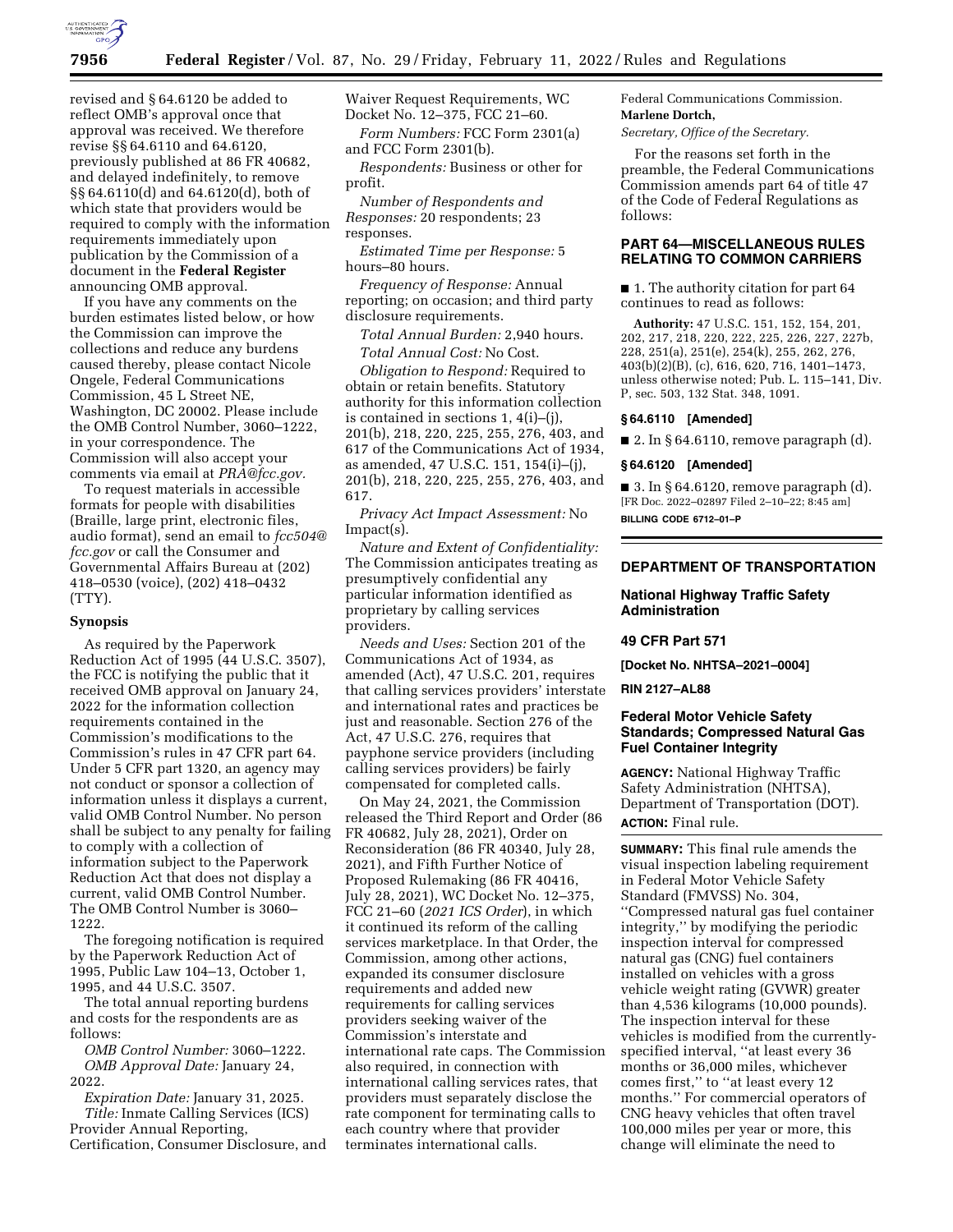perform unnecessary multiple visual inspections of their vehicles' CNG fuel containers per year. NHTSA believes this final rule is equally protective of safety as the cadence of inspection required by the current rule. This rulemaking commenced in response to petitions for rulemaking from the American Trucking Associations and Natural Gas Vehicles for America.

## **DATES:**

*Effective date:* This final rule is effective March 14, 2022.

*Compliance date:* The compliance date for the amendments in this final rule is March 14, 2023. Optional early compliance is permitted.

*Petitions for reconsideration:* Petitions for reconsideration of this final rule must be received not later than March 28, 2022.

**ADDRESSES:** Petitions for reconsideration of this final rule must refer to the docket and notice number set forth above and be submitted to the Administrator, National Highway Traffic Safety Administration, 1200 New Jersey Avenue SE, Washington, DC 20590. Note that all petitions received will be posted without change to *[http://](http://www.regulations.gov) [www.regulations.gov,](http://www.regulations.gov)* including any personal information provided. All submissions will be placed in the docket for this rulemaking. For more information, please see the Privacy Act heading under Rulemaking Analyses and Notices.

**FOR FURTHER INFORMATION CONTACT:** Mr. Ian MacIntire, Office of Crashworthiness Standards; telephone: 202–493–0248; facsimile: 202–493–2990, or Mr. Daniel Koblenz, Office of Chief Counsel; telephone: 202–366–2992; facsimile: 202–366–3820. The mailing address for these officials is: National Highway Traffic Safety Administration, 1200 New Jersey Avenue SE, Washington, DC 20590.

# **SUPPLEMENTARY INFORMATION:**

#### **Table of Contents**

- I. Introduction
- II. NPRM
- III. Summary of and Response to Comments
- IV. Final Rule
- V. Analysis of Costs and Benefits VI. Compliance Date

#### **I. Introduction**

NHTSA is issuing this final rule to amend the periodic inspection interval (*i.e.,* inspections that occur on a schedule, rather than after an incident) stated on the visual inspection label that is required under paragraph S7.4 of FMVSS No. 304, ''Compressed natural gas fuel container integrity.'' Under the

current standard, CNG fuel containers must be permanently affixed with a label that states, among other things, that the container should be visually inspected after a motor vehicle accident or fire and at least every 36 months or 36,000 miles, whichever comes first, for damage and deterioration (S7.4(g)). The statement is required regardless of the vehicle's GVWR. NHTSA has determined that, although the label's recommended inspection intervals are appropriate for CNG light vehicles (*i.e.,*  vehicles with a GVWR less than or equal to 4,536 kilograms (kg) (10,000 pounds (lb)), they are inappropriate for CNG heavy vehicles (*i.e.,* vehicles with a GVWR greater than 4,536 kg), which are generally driven many more miles per year than light vehicles.

NHTSA has reached this conclusion because the driving patterns and conditions under which CNG heavy vehicles travel are very different from those of CNG light vehicles, making the current time and mileage intervals inappropriate for CNG heavy vehicles. CNG light vehicles are typically used in commercial and non-commercial applications for which their annual Vehicle Miles Travelled (VMT) is between 10,000 miles and 12,000 miles. By contrast, CNG heavy vehicles are used almost exclusively in commercial operations in which their annual VMT is much higher, with the annual VMT of the heaviest CNG vehicles often exceeding 100,000 miles. Per accepted industry practice and State-imposed inspection requirements,<sup>1</sup> commercial operators of high-mileage CNG vehicles typically inspect their vehicles in accordance with the inspection interval printed on the container's label. As the current label indicates that operators should perform visual inspections every 36,000 miles, this amounts to multiple inspections per year.

CNG fuel container failures are extremely rare occurrences, and NHTSA is not aware of any data or analyses suggesting that performing multiple visual inspections of CNG fuel containers per year has made failures less likely to occur. The agency requested information on this subject, but the proposal only received six comments, five of which were from industry stakeholders that supported the revision and one was from an individual commenter who also supported the rule,

and none of these commenters provided any information on this question. In view of this information, NHTSA has concluded that there is not a safety need for commercial operators of highmileage CNG heavy vehicles to conduct multiple visual inspections of their vehicles' CNG fuel containers per year. This final rule amends the visual inspection label by eliminating the mileage interval for CNG heavy vehicles, and amending the time interval for these vehicles to once every 12 months. NHTSA believes 12 months is an appropriate interval because the Agency is not aware of any evidence that a more frequent inspection interval would have a safety benefit. Furthermore, a 12-month interval aligns the FMVSS No. 304 visual inspection label with the Federal Motor Carrier Safety Administration's (FMCSA) inspection regulations, which require that commercial vehicles, including fuel systems, be inspected annually.

#### **II. NPRM**

NHTSA initiated this rulemaking in response to two petitions for rulemaking the Agency received in 2016 from the American Trucking Associations (ATA) 2 and Natural Gas Vehicles for America (NGV America),3 both of which requested that NHTSA address the issue of potentially too-frequent visual inspections by eliminating the mileage interval on the visual inspection label required under S7.4 (g) of FMVSS No. 304.

FMVSS No. 304 requires each CNG fuel container to be permanently labeled with the information specified in paragraphs (a) through (h) of S7.4. Currently, paragraph S7.4(g) specifically requires this label to include the following statement:

This container should be visually inspected after a motor vehicle accident or fire and at least every 36 months or 36,000 miles, whichever comes first, for damage and deterioration.

After receiving the petitions from ATA and NGV America, NHTSA conducted an analysis of whether the current 3-year/36,000-mile visual inspection interval would be appropriate for CNG heavy vehicles, and if not, what an appropriate interval would be. The current inspection interval was chosen based on an analysis of CNG light vehicles, which

VII. Regulatory Notices and Analyses

 $^{\rm 1}\hspace{0.5mm}{\rm As}$  we noted in the NPRM, at least 20 States have adopted into law National Fire Protection Association (NFPA) Code 52, ''Vehicular Natural Gas Fuel Systems,'' which specifies that operators of commercial vehicle visually inspect CNG fuel containers in accordance with the visual inspection label permanently affixed to the container per FMVSS No. 304.

<sup>2</sup>According to its website, ATA is the largest national trade association for the trucking industry and covers every type of motor carrier in the U.S.

<sup>3</sup>According to its website, NGV America is a trade association that represents companies, environmental groups, and organizations interested in the promotion and use of natural gas as motor fuel.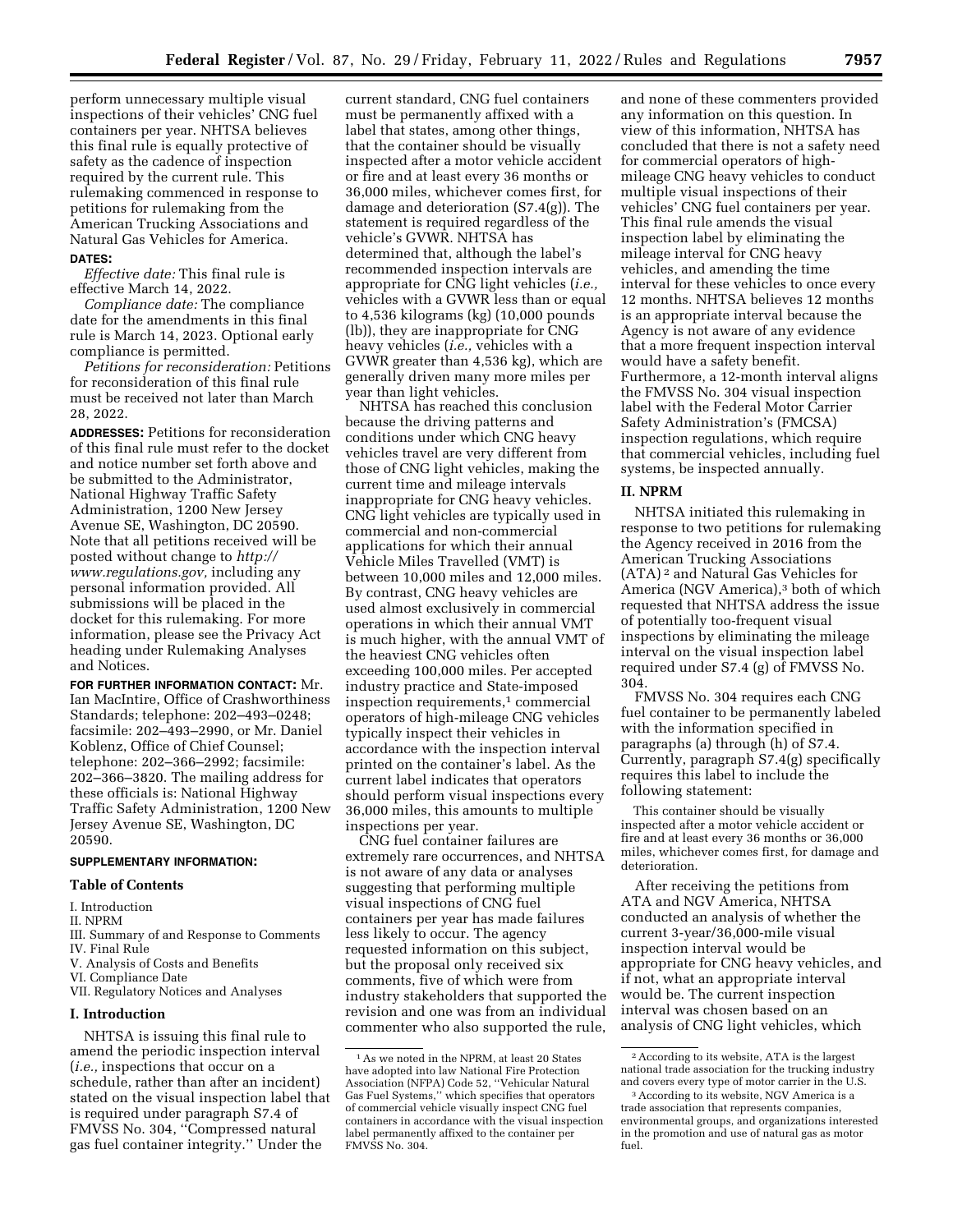are driven around 10,000 to 12,000 miles annually in both commercial and non-commercial contexts, which works out to approximately one inspection every three years for these vehicles. Because CNG heavy vehicles are expected to be used in exclusively commercial applications and typically have higher annual VMTs than their light vehicle counterparts, a 3-year/ 36,000-mile visual inspection interval could equate to up to 2–3 visual inspections per year. Further, as it is accepted industry practice (and, in many States, a requirement) for commercial CNG vehicle operators to follow the visual inspection label required under FMVSS No. 304, these commercial operators are generally conduct these multiple inspections.

The visual inspection is a detailed inspection of the fuel container and its components.4 According to the NGV America guidance on the detailed visual inspection, shielding, enclosures, and coverings, as well as any system access panels are removed. The CNG fuel container and components are inspected for any damage including dents, gouges, scrapes, cuts, abrasions, discoloration, heat damage, and any form of corrosion. The valves and valve covers are inspected for signs of wear, damage, or leakage.

As part of its analysis into the net safety benefits of multiple annual inspections, NHTSA reviewed a 2013 report sponsored by FMCSA on CNG fuel container safety.5 The report summarized the findings of a study investigating how to improve CNGrelated regulations. In this report, the authors (who were contractors for FMCSA) recommended the removal of the mileage interval from the required visual inspection label since it was not intended for high-mileage commercial vehicles and because the study participants stated that multiple visual inspections per year to be ''burdensome and unnecessary.''

NHTSA also analyzed data on all CNG fuel container failures from 1984 to 2015 (the most recent data available).6

NHTSA's analysis of the CNG fuel container failures found that, over this period, there have been a total of only 16 CNG fuel container failures in the United States in the 32-year period, most of which were caused by problems other than those detectable through a visual inspection, such as crashes, design flaws, or over-pressurization.7 In fact, based on available information, it is not clear that any of these failures could have been prevented by the periodic visual inspections. Although periodic visual inspections could potentially detect problems such as gouging on the container surface from the mounting brackets, general damage from roadside debris, external corrosion, and damage to valves, such factors were not related to these 16 container failures. Periodic visual inspections would not protect against the possibility of failure due to over-pressurization or internal corrosion, and do not prevent container failures in a vehicle collision or fire. As this dataset did not state how recently or frequently the CNG fuel containers had been visually inspected prior to failure, NHTSA could not draw any conclusions from it relating to the appropriate frequency of visual inspections for fuel containers on heavy CNG vehicles. However, the extreme infrequency of CNG container failures over the 32-year period,<sup>8</sup> and the absence of failures that might have been prevented by way of a more frequent than annual visual inspection, suggest there is not a safety need to conduct multiple visual inspections of CNG containers per year.

On June 21, 2019, NHTSA published the NPRM preceding this final rule, proposing to amend the statement required under S7.4(g) so that it includes separate, discrete periodic inspection intervals for light and heavy CNG vehicles.9 NHTSA proposed that the inspection interval for CNG fuel containers installed on light vehicles

8There are too few container failures to evaluate annual trends.

9 84 FR 29145.

would be unchanged from the current standard, whereas the inspection interval for CNG fuel containers installed on heavy vehicles would be changed to at least once every 12 months, with no mileage interval.

Given the absence of evidence of any increased safety risk associated with performing just one (rather than multiple) inspection per year, NHTSA tentatively concluded in the NPRM that the 3-year/36,000-mile visual inspection interval on the label is not justified by a safety benefit. Accordingly, NHTSA tentatively concluded that changing the label to recommend a 12-month inspection interval, without a mileage interval, eliminated the need to conduct unnecessary visual inspections. An annual inspection interval would also have the advantage of synchronizing the label's inspection interval with FMCSA regulations that state that commercial vehicles must be inspected annually, thus limiting the cost of compliance with the label's recommendations.10

### **III. Summary of and Response to Comments**

NHTSA received six comments in response to the NPRM. The comments were submitted by the two petitioners (NGV America and ATA), the National Waste & Recycling Association (NWRA),11 Hexagon Mobile Pipeline LLC (Hexagon),<sup>12</sup> Agility Fuel Solutions LLC (Agility), $13$  and one individual.

The commenters uniformly supported the adoption of the proposed rule, and voiced agreement with NHTSA's analysis and conclusions regarding the costs and safety impacts on operators of CNG heavy vehicles of changing the visual inspection label. NWRA requested that NHTSA impose an inspection documentation requirement. NHTSA has not adopted such a requirement in the final rule, as doing so would be both beyond the scope of this rulemaking, and beyond NHTSA's authority. Adding an inspection documentation requirement would not be in the scope of this rulemaking because we did not propose, or seek comment on, the establishment of an inspection documentation requirement. Such a requirement would be beyond

<sup>4</sup>Compressed Natural Gas Fuel System Inspection Guidance, NGV America Technology and Development Committee, *[https://](https://ngvam.wpengine.com/wp-content/uploads/2019/11/CNG-Vehicle-Fuel-System-Inspection-Guidance-1.pdf)*

*[ngvam.wpengine.com/wp-content/uploads/2019/](https://ngvam.wpengine.com/wp-content/uploads/2019/11/CNG-Vehicle-Fuel-System-Inspection-Guidance-1.pdf) [11/CNG-Vehicle-Fuel-System-Inspection-Guidance-](https://ngvam.wpengine.com/wp-content/uploads/2019/11/CNG-Vehicle-Fuel-System-Inspection-Guidance-1.pdf)[1.pdf.](https://ngvam.wpengine.com/wp-content/uploads/2019/11/CNG-Vehicle-Fuel-System-Inspection-Guidance-1.pdf)* 

<sup>5</sup>FMCSA–RRT–13–044, ''Natural Gas Systems: Suggested Changes to Truck and Motorcoach Regulations and Inspection Procedures,'' March 2013, *[https://rosap.ntl.bts.gov/view/dot/83.](https://rosap.ntl.bts.gov/view/dot/83)* 

<sup>&</sup>lt;sup>6</sup>The source of this data was the Clean Vehicle Education Foundation (CVEF) Master Incident List, which provides information about all reported CNG incidents in the world through 2015. The CVEF Master Incident List is maintained by NGV America. A copy of the CVEF Master Incident List

is available in the docket indicated in the heading of this notice.

<sup>7</sup>Among the 16 CNG fuel container failures, eight were caused by stress corrosion cracking from exposure to chemicals and acid that resulted in degradation of the glass fibers used in some container designs. In 2001, the American National Standards Institute (ANSI) revised the NGV 2 standard to address this issue, and there have been no reported failures of this type since. Of the remaining eight failures, two were caused by failure of pressure relief devices (PRD) to operate in a fire, one was caused by over-pressurization by faulty fueling systems, three were caused by a combination of stress corrosion cracking, physical damage, and over-pressurization, and two container failures were caused by physical damage due to impact in vehicle crashes.

<sup>11</sup>As self-described on its website, NWRA is a trade association representing nearly 70 percent of the private sector waste and recycling industry. Its nearly 700 members operate in all 50 States and the District of Columbia and are a mix of publiclytraded and privately-owned local, regional, and Fortune 500 national and international companies.

<sup>12</sup>As self-described on its website, Hexagon produces high-pressure composite storage cylinders and transportation modules for CNG and biogas.

<sup>13</sup>As self-described on its website, Agility is a global provider of clean fuel ''solutions'' for medium and heavy duty commercial vehicles.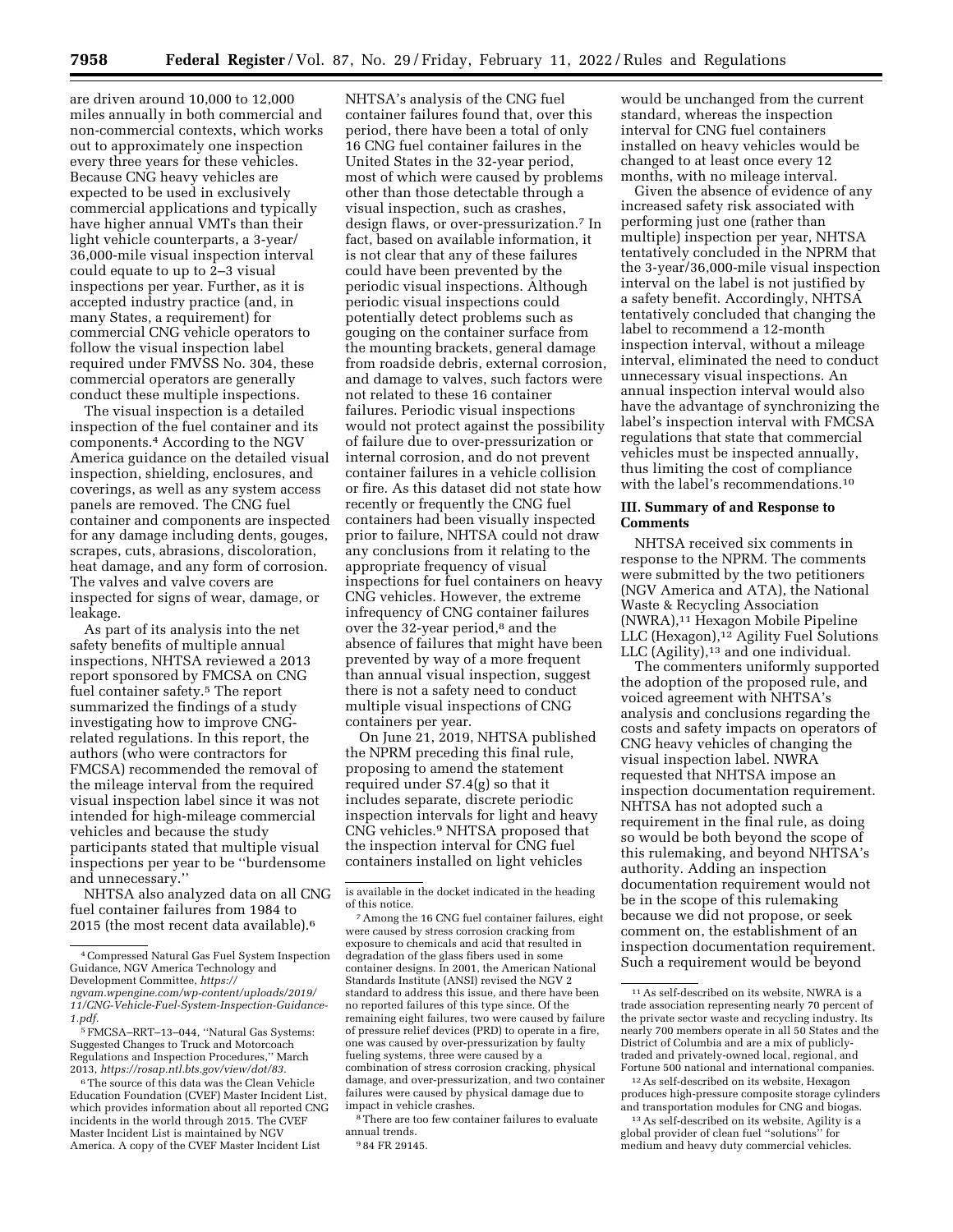NHTSA's authority because NHTSA is not authorized to enforce inspection requirements for commercial operators of CNG vehicles. NHTSA does not regulate how motor vehicles or motor vehicle equipment are used and maintained by commercial operators.

Agility suggested several changes to the proposed regulatory text that it believed would improve the readability of the visual inspection label without making substantive changes. We have decided not to adopt these changes. First, we do not have evidence indicating that replacing ''motor vehicle accident'' with ''accident'' would be meaningful. We have treated those terms as interchangeable in previous FMVSS No. 304 rulemakings relating to the inspection label.14 Second, we believe that placing the phrase ''at least'' before the list of periodic inspection intervals could cause confusion because the label would read as though both ''(a)'' and ''(b)'' of the regulatory text could apply to the same vehicle, which is not correct because the two different inspection intervals apply to different weight classes. Finally, we believe that the change to the description of the weight class in (b), while shorter than the proposed regulatory text, would reduce clarity of the label by eliminating the parallel sentence structures of (a) and (b).

# **IV. Final Rule**

After considering the information submitted by the petitioners and the comments received, we are adopting the changes to the visual inspection label proposed in the NPRM. Under this final rule, the portion of the label describing the recommended periodic inspection interval is bifurcated into separate instructions for light and heavy vehicles.

For light vehicles, the time and mileage inspection intervals are unchanged from the current S7.4(g) (every 3 years or 36,000 miles), since NHTSA believes the intervals described in the current S7.4(g) are still appropriate for light vehicles.15

However, for heavy CNG vehicles, the label would describe a periodic inspection interval of once per year, with no mileage interval. As noted earlier, this interval for heavy CNG vehicles is consistent with FMCSA's annual inspection interval for commercial vehicles. NHTSA has concluded that this rule is not anticipated to have an impact on vehicle safety. As we explained earlier and in the NPRM, NHTSA is not aware of any evidence that multiple visual inspections of CNG fuel containers per year provides a safety benefit.

NHTSA recognizes that, for *lowmileage* heavy CNG heavy vehicles, the amended label could result in more frequent inspections than now specified under the current label. This is because under the existing label, the vehicles do not have to have a yearly inspection if they are used less than the 12,000 miles a year (on average), while under the revised label, a yearly inspection is specified, regardless of mileage. Two of the commenters, Hexagon and NGV America, addressed this issue and supported the proposed inspection interval for low-mileage vehicles as well. Hexagon stated that an inspection interval of one year was beneficial for low-mileage commercial CNG heavy vehicles because low-mileage commercial operations that use CNG heavy vehicles, such as refuse collection,16 have more incidents than other sectors. NGV America stated that low-mileage commercial operations often operate in rigorous environmental conditions warranting a yearly inspection, and, moreover, are already subject to the FMCSA's requirement that commercial vehicles undergo an annual inspection.17 Thus, as these commenters concurred that a one-year inspection interval is appropriate even for lowmileage CNG heavy vehicles, NHTSA concludes the proposed labeling requirement is appropriate for these vehicles as well.

16We note that the comment from the National Waste and Recycling Association, which represents the commercial operators of waste collection trucks, indicated its support of the proposed amendments to the visual inspection label.

17Agility also commented in support of a 12 month inspection interval for low-mileage CNG commercial vehicles.

Given the infrequency with which CNG failures currently occur, the Agency believes that conducting multiple visual inspections of CNG containers per year on heavy vehicles is unnecessary. That said, the contrary is not supported—NHTSA has *not* made a determination that fewer than one visual inspection per year *is* supported. In addition, the Agency lacks field data to support recommending a longer visual inspection interval, such as every 3 years or 5 years, and received no feedback or data from commenters that would advocate for such a change. Because heavy vehicles in commercial fleets tend to travel significantly more miles than light vehicles, the CNG fuel containers on heavy vehicles may be exposed to more wear and tear in a given period of time than CNG fuel containers on light vehicles. Accordingly, NHTSA concludes that an annual visual inspection interval is more appropriate than a less frequent interval as inspectors are more likely in an *annual* inspection cycle to identify and remedy damage to the CNG fuel container and fuel system than compared to, say, a 3-year or 5-year inspection interval.

The CNG industry (including container manufacturers, vehicle integrators, CNG vehicle fleet operators) agree that an annual visual inspection of CNG containers on heavy vehicles would reduce inspection costs without a reduction in safety.

# **V. Analysis of Costs and Benefits**

Because NHTSA does not expect this rule to affect vehicle safety, the net benefit of this rule is a reduction in costs to operators of CNG heavy vehicles who will no longer perform multiple visual inspections per year. The magnitude of this reduction in costs depends on the size of the CNG heavy vehicle fleet, the number of excess visual inspections that are performed based on the suggestion on the current label's mileage interval, and the cost of conducting those additional visual inspections. Note that, for purposes of estimating costs and benefits, CNG heavy vehicles were broken down into two categories: CNG medium duty vehicles (with a GVWR greater than 4,536 kg (10,000 lb) and less than or equal to 11,793 kg (26,000 lb)) and CNG heavy duty vehicles (with a GVWR greater than 11,793 kg).

NHTSA estimated the size of the CNG heavy vehicle fleet, which consists of CNG medium duty vehicles and CNG heavy duty vehicles, using data from

<sup>14</sup>See, *e.g.,* 60 FR 57943.

<sup>15</sup>As explained in the NPRM, the time and mileage intervals on the current visual inspection label were based on the best field data available on CNG vehicles at the time FMVSS No. 304 was established in 1995. 61 FR 47086, September 6, 1996. Because, at that time the CNG fleet primarily consisted of light vehicles, this field data reflected the driving patterns of light vehicles, which typically have an annual VMT of approximately 10,000 to 12,000 miles. More recent data on VMT collected by the U.S. Federal Highway Administration (FHWA) shows that the annual VMT for light vehicles has not changed, with annual light vehicle VMT holding steady at about 11,000 miles for both 2014 and 2015. Data obtained from the FHWA Office of Highway Policy

Information—Annual Vehicle Distance Traveled in Miles and Related Data—2015 by Highway Category and Vehicle Type. *[https://www.fhwa.dot.gov/](https://www.fhwa.dot.gov/policyinformation/statistics/2015/vm1.cfm) [policyinformation/statistics/2015/vm1.cfm.](https://www.fhwa.dot.gov/policyinformation/statistics/2015/vm1.cfm)* As there has not been a major change to the driving patterns of CNG light vehicles since NHTSA established FMVSS No. 304, and NHTSA is not otherwise aware of evidence suggesting that the 3-year/36,000-mile inspection interval is no longer appropriate for CNG light vehicles, NHTSA did not change the inspection interval for light vehicles.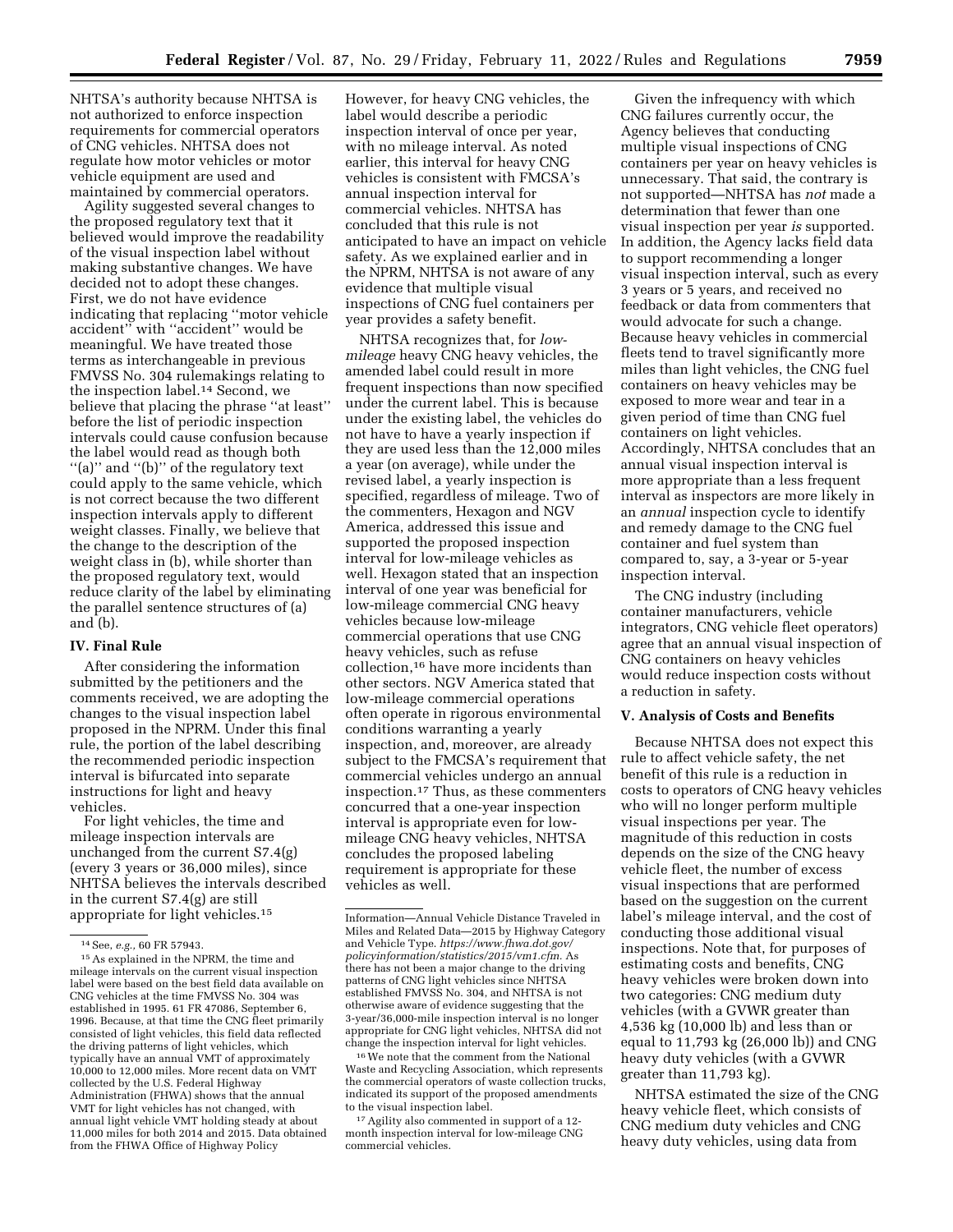NGV America.18 According to NGV America, there are approximately 25,800 CNG medium duty vehicles and 39,500 CNG heavy duty vehicles currently in operation in the United States.

NHTSA estimated the annual average VMT for CNG heavy vehicles by using a published business model that estimates the minimum annual average VMT that a CNG heavy vehicle operator would be required to maintain to achieve a 20 percent return on investment for converting a diesel heavy vehicle to use CNG.19 According to this model, if the per-gallon price of diesel is \$1.25 more than the per-diesel gallon equivalent (DGE) for CNG, the required average annual VMT required to maintain a 20 percent return on investment is 75,000 miles for CNG medium duty vehicles, and 125,000 miles for CNG heavy duty vehicles.20 As discussed above, commenters supported NHTSA's assumption in the NPRM that inspections would generally be performed as suggested on the label. Using the more conservative estimate of 108,000 VMT for CNG heavy duty vehicles and 72,000 VMT for CNG medium duty vehicles, we estimate that, under the current 36,000-mile mileage

interval, a CNG heavy duty vehicle would be inspected 3 times per year  $(108,000 \div 36,000 = 3)$ , and a CNG medium duty vehicle would be inspected two times per year (72,000 ÷  $36,000 = 2$ ).

NHTSA estimated the per-inspection cost of visual inspections using information provided by ATA in its petition for rulemaking. According to ATA, visual inspections cost between \$200 and \$500 per vehicle, and require a CNG vehicle to have a 2-day downtime for the inspection at a cost of about \$150 per day.<sup>21</sup> Based on these estimates, NHTSA calculated the cost of a single inspection to be \$500 (\$200 +  $$150 \times 2$$  to \$800 (\$500 + \$150  $\times 2$$ ), with an average of \$650 (\$350 + \$150  $\times$ 2).

As previously mentioned, NGV America's production and sales report estimated the inventory of medium duty and heavy duty CNG vehicles was 25,800 and 39,500, respectively, in 2014. NHTSA believes these estimates are the most accurate available for the CNG industry, and therefore assumes these figures as the average annual inventory for CNG heavy vehicles. As we noted in the NPRM, our analysis may be a low estimate of the total cost saving because projections indicate the

annual sale of CNG heavy vehicles used in commercial fleets will increase to 68,000 in 2040, which would lead to a significant increase in the number of these vehicles in the overall heavy vehicle fleet.22 23

Using the above estimates, NHTSA calculated the total annual cost savings from reduced number of visual inspections of CNG containers in the CNG heavy vehicle fleet, regardless of whether the container has the current visual inspection label or the new modified label. Again, this analysis assumes that the heavy vehicle fleet size remains unchanged in the future. With these assumptions along with inspection cost estimates, the potential total annual cost savings due to reduced number of CNG fuel container inspections range between \$52.40 million to \$83.84 million with an average cost savings of \$68.12 million, as shown in Table 1. Because these estimated annual cost savings are constant across all years into the future, annualized values are similar for all discount rates, as shown in Table 2. As noted above, since the CNG heavy vehicle fleet size is expected to increase in the future, the annual cost savings presented in Table 1 are conservative.

TABLE 1—ANNUAL COST SAVINGS FROM CONDUCTING YEARLY INSPECTION OF ALL CNG CONTAINERS ON THE CNG HEAVY VEHICLE FLEET

[2020\$]

|                                                                     | Cost of inspection |         |         |
|---------------------------------------------------------------------|--------------------|---------|---------|
|                                                                     | Low                | Average | Hiah    |
|                                                                     | \$500              | \$650   | \$800   |
|                                                                     | 39.500             | 39.500  | 39.500  |
|                                                                     | 25,800             | 25,800  | 25,800  |
|                                                                     |                    |         | 2       |
| Number of Inspections Reduced Per Year for Medium Duty Vehicles (e) |                    |         |         |
|                                                                     | \$39.50            | \$51.35 | \$63.20 |
|                                                                     | \$12.90            | \$16.77 | \$20.64 |

<sup>18</sup>As we explained in the NPRM, although both NGV America and the U.S. Energy Information Agency (EIA) tracks the size of the CNG vehicle fleet, NHTSA believes that NGV America's estimate is more accurate than EIA's because NGV America bases its estimates on data obtained from its members, whereas EIA bases its estimates on vehicle registration data obtained from States. NHTSA believes that using vehicle registrations to estimate the size of the CNG vehicle fleet would systematically undercount the number of CNG vehicles because many States do not require fuel type to be noted on the vehicle registration, and because many CNG heavy vehicles operating today were converted from diesel-fueled vehicles after the first vehicle purchase. The NGV America fleet and sales data from December 2014 is available at *[https://www.ngvamerica.org/wp-content/uploads/](https://www.ngvamerica.org/wp-content/uploads/2018/09/2014-NGV-Production-and-Sales-Report.pdf) [2018/09/2014-NGV-Production-and-Sales-](https://www.ngvamerica.org/wp-content/uploads/2018/09/2014-NGV-Production-and-Sales-Report.pdf)[Report.pdf.](https://www.ngvamerica.org/wp-content/uploads/2018/09/2014-NGV-Production-and-Sales-Report.pdf)* 

19 Dee, Anna Lea, ''What Set of Conditions Would Make the Business Case to Convert Heavy Trucks

to Natural Gas?—a Case Study,'' National Energy Policy Institute, 2012. This model accounts for several factors that affect return on investment, including the capital investment required to convert a diesel vehicle to run on CNG; the relative costs of fueling infrastructure and vehicle maintenance between CNG and diesel vehicles; and the relative fuel economy of CNG and diesel vehicles.

20According to the Department of Energy, the price of diesel fuel at the time of this analysis was \$3.08 per gallon, whereas the price of CNG was \$2.49 per diesel gallon equivalent (DGE)—a differential of \$0.59. See *[https://afdc.energy.gov/](https://afdc.energy.gov/files/u/publication/alternative_fuel_price_report_oct_2019.pdf)  [files/u/publication/alternative](https://afdc.energy.gov/files/u/publication/alternative_fuel_price_report_oct_2019.pdf)*\_*fuel*\_*price*\_*report*\_ *oct*\_*[2019.pdf.](https://afdc.energy.gov/files/u/publication/alternative_fuel_price_report_oct_2019.pdf)* Because fuel prices tend to fluctuate over time, our analysis here assumes a price differential of \$1.25, which is the same as the analysis in the NPRM.

21This cost includes inspection by a trained and qualified inspector and removal and replacement of shields or covers of the CNG fuel containers before and after the inspection. The downtime cost is also

assumed that the inspection will occur when the vehicle would otherwise be in-use, not, for example, if it is out of service for some other reason (*e.g.,* if the inspection occurs on the weekend or when a particular fleet vehicle is not required to be in use).

22Baker, et al., ''Alternative Fuel Vehicle Forecasts (April 2016),'' Texas A&M Transportation Institute, *[https://static.tti.tamu.edu/tti.tamu.edu/](https://static.tti.tamu.edu/tti.tamu.edu/documents/PRC-14-28F.pdf) [documents/PRC-14-28F.pdf.](https://static.tti.tamu.edu/tti.tamu.edu/documents/PRC-14-28F.pdf)* 

23While NHTSA did not use the AEO2017 data in its cost/benefit analysis due to underreporting of the current size of the CNG fueled heavy vehicle fleet, we note that the AEO2017 data estimates an increase in the CNG medium and heavy duty vehicle fleet by 2040. According to AEO2017 projected estimates, there would be 16,335 CNG medium duty vehicles and 74,469 CNG heavy duty vehicles in 2040. By contrast, the AEO2017 estimates that in 2015, there were 2,150 CNG medium duty vehicles and 22,350 CNG heavy duty vehicles.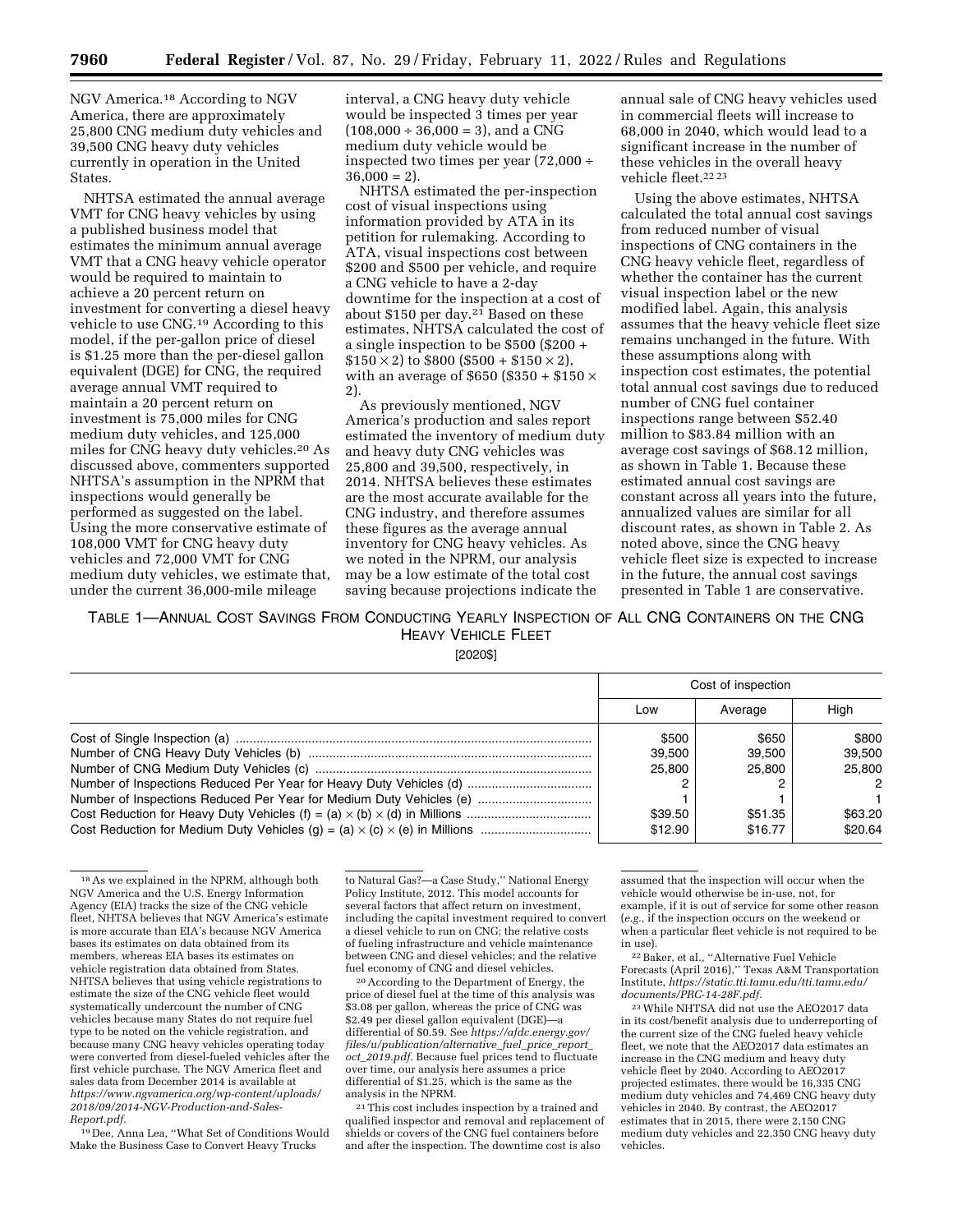# TABLE 1—ANNUAL COST SAVINGS FROM CONDUCTING YEARLY INSPECTION OF ALL CNG CONTAINERS ON THE CNG HEAVY VEHICLE FLEET—Continued

[2020\$]

| Cost of inspection |         |         |
|--------------------|---------|---------|
| Low                | Average | High    |
| \$52.40            | \$68.12 | \$83.84 |

# **VI. Compliance Date**

Because this final rule will eliminate the current requirement that results in multiple visual inspections per year for heavy vehicles in favor of a requirement for an equally safety protective annual inspection, we believe a mandatory compliance date of one year after the date of publication of this document in the **Federal Register** is appropriate, with optional early compliance permitted. We believe one year is sufficient time to make needed changes to the visual inspection label for CNG fuel containers with no additional cost, and that permitting early compliance will provide manufacturers with flexibility.

We note that, while this rule does not apply retroactively to containers manufactured before the mandatory compliance date, there may be instances in which an operator may want to replace a previously-existing visual inspection label with a new label with the amended time interval. As to whether such a replacement would be a violation of the ''make inoperative'' provision of the Safety Act, our answer is no, assuming the container will be permanently labeled with the new label as specified in S7.4 and contains all the information required by S7.4. 49 U.S.C. 30122 states, in relevant part: ''A manufacturer, distributor, dealer, rental company, or motor vehicle repair business may not knowingly make inoperative any part of a device or element of design installed on or in a motor vehicle or motor vehicle equipment in compliance with an applicable motor vehicle safety standard.'' Replacing the previouslyexisting label with the new label by an entity listed in § 30122 would not be a violation of the make inoperative provision because the new label serves the same function and safety need as the previous label, only more efficiently. Both labels inform the operator of how frequently CNG fuel containers should be inspected, with the new label reflecting the need for motor vehicle safety more accurately. Thus, replacing the label does not make inoperative a device or element of design installed on

or in the vehicle in compliance with FMVSS No. 304.24

# **VII. Regulatory Notices and Analyses**

*Executive Order (E.O.) 12866, E.O. 13563, and DOT Rulemaking Procedures* 

NHTSA has considered the impact of this final rule under Executive Orders 12866 and 13563, and the Department of Transportation's administrative rulemaking procedures. This final rule was deemed to be non-significant under Executive Order 12866 by the Office of Information and Regulatory Affairs, and is not considered a rulemaking of special note to the Department under DOT Order 1200.6A.

NHTSA is modifying the required label for visual inspection of CNG fuel containers to specify that the container should be visually inspected for damage and deterioration after a motor vehicle accident or fire, and either (a) at least every 12 months when installed on a vehicle with a GVWR greater than 4,536 kg or (b) at least every 36 months or 36,000 miles, whichever comes first, when installed on a vehicle with a GVWR less than or equal to 4,536 kg. NHTSA has not found any evidence that this change will impact motor vehicle safety. NHTSA believes that the only substantive effect of this final rule will be to eliminate unnecessary visual inspections of CNG fuel containers by operators of high-mileage CNG heavy vehicles and align the CNG container inspections for low-mileage CNG heavy vehicles with FMCSA's annual inspection interval.

NHTSA estimates the change will reduce the number of visual inspections per year by approximately 2 inspections for heavy duty CNG vehicles and by approximately 1 inspection for medium duty CNG vehicles. The agency further estimates that the elimination of these visual inspections will result in an average annual cost savings of \$68.12 million, assuming the current CNG

heavy vehicle fleet size remains unchanged.

## *Regulatory Flexibility Act*

Pursuant to the Regulatory Flexibility Act (5 U.S.C. 601 *et seq.,* as amended by the Small Business Regulatory Enforcement Fairness Act (SBREFA) of 1996), whenever an agency is required to publish a notice of proposed rulemaking or final rule, it must prepare and make available for public comment a regulatory flexibility analysis that describes the effect of the rule on small entities (*i.e.,* small businesses, small organizations, and small governmental jurisdictions) unless the head of an agency certifies the rule will not have a significant economic impact on a substantial number of small entities. The Small Business Administration's regulations at 13 CFR part 121 define a small business, in part, as a business entity ''which operates primarily within the United States.'' (13 CFR part 121.105(a)). SBREFA amended the Regulatory Flexibility Act to require Federal agencies to provide a statement of the factual basis for certifying that a proposed or final rule will not have a significant economic impact on a substantial number of small entities.

I certify that this final rule will not have a significant impact on a substantial number of small entities. There are two types of businesses that will potentially be impacted by this rule: Manufacturers of CNG fuel containers and commercial operators of CNG heavy vehicles. Small manufacturers of CNG fuel containers are directly impacted by this rule because they are required to modify the language on the visual inspection label. However, as the label itself is already required (only the wording is changing), NHTSA expects this to be a negligible, one-time expense for these businesses. As explained in earlier in this Notice, commercial operators of CNG heavy vehicles are indirectly impacted by this rule because the amended visual inspection label will indirectly cause the elimination of multiple unnecessary visual inspections these businesses must perform per year. Small operators of CNG heavy vehicles will likely see a reduction in maintenance costs because

<sup>24</sup> 49 U.S.C. 30122. Note that the ''make inoperative'' prohibition applies only to manufacturers, distributors, dealers, rental companies, and motor vehicle repair businesses; it would not apply to a commercial operator of a CNG vehicle modifying his or her own vehicle.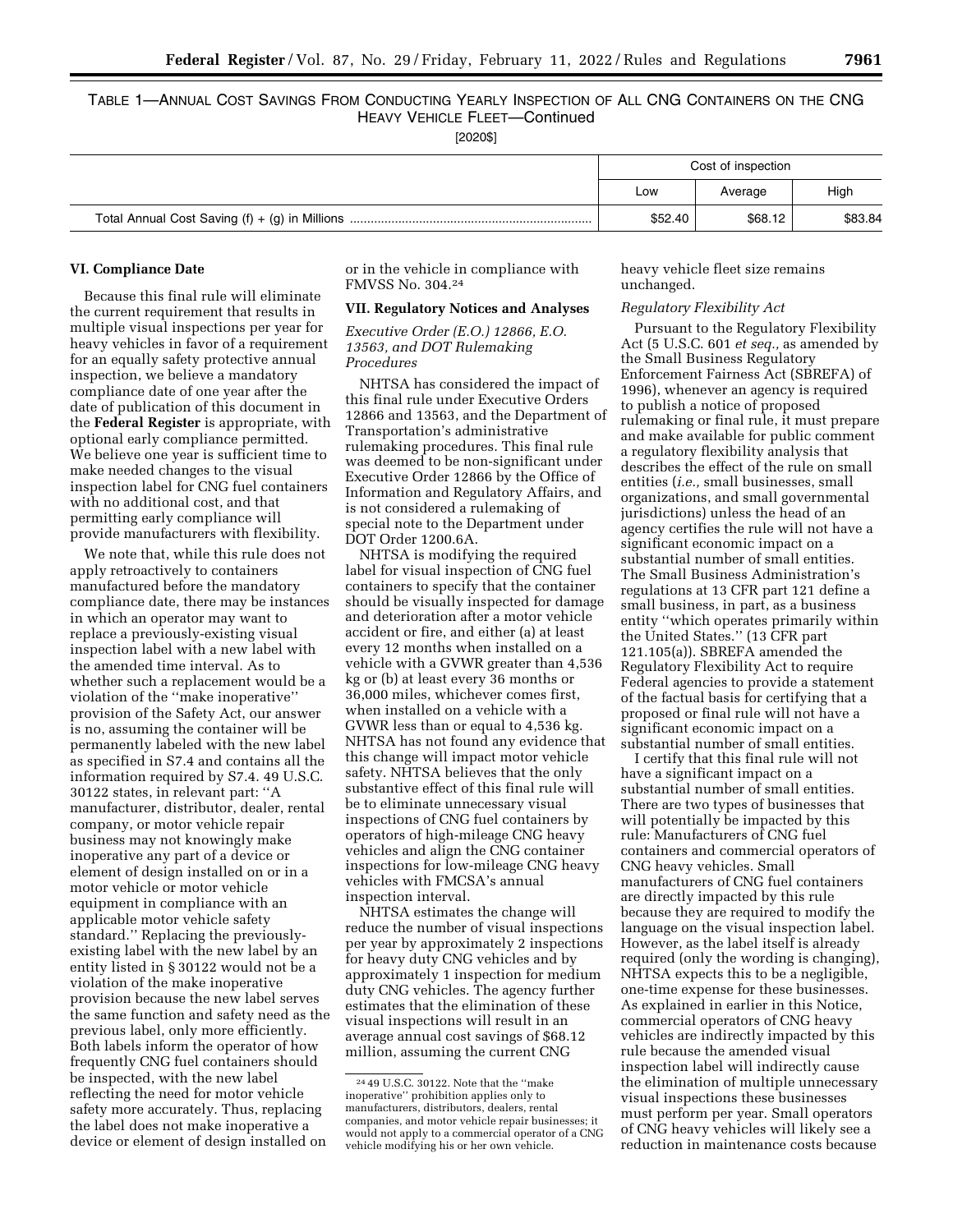of a reduced number of CNG fuel container inspections.

However, NHTSA does not believe those cost impacts will be significant, because the cost savings from reduced inspections would be a small percentage of the overall operational cost of the vehicle. To illustrate, according to AEO, a medium duty CNG vehicle fuel efficiency is 6.9 mpg, and that for heavy vehicle is 5.7 mpg (gasoline gallon equivalent). The cost of CNG fuel is \$2.27/gasoline gallon equivalent. A heavy duty truck traveling 108,000 miles per year spends \$43,010 (= 108,000/5.7 \* \$2.27) on fuel alone. The cost savings of doing annual inspections for a heavy duty vehicle is estimated at \$1,300 per year. This annual savings is only 3 percent of fuel costs. A medium duty truck traveling 72,000 miles per year spends \$23,686 (= 72,000/6.9 \* 2.27) on fuel alone. The cost savings of doing annual inspections for a medium duty vehicle is estimated at \$650. This annual savings would be only 2.7 percent of fuel costs.

The above comparison is limited to fuel costs. There are other operational costs that have not been accounted for which would make the savings from reduced inspections to be even less than 3 percent compared to the cost of operating the vehicles.

# *National Environmental Policy Act*

NHTSA has analyzed this rulemaking action for the purposes of the National Environmental Policy Act (42 U.S.C. 4321 *et seq.*), as amended. The Agency has determined that implementation of this action will not have a significant impact on the quality of the human environment. The rule merely reduces the number of visual inspections that commercial operators of high-mileage CNG heavy vehicles will have to conduct.

Reducing the number of inspections would reduce the downtime and cost of operation of these vehicles. On the days that a CNG heavy vehicle is out-ofservice for visual inspection, the operations are either stopped or continued using a conventional-fuel vehicle. As stated above, according to NGV America, there are approximately 25,800 CNG medium duty vehicles and 39,500 CNG heavy duty vehicles currently in operation in the United States. These vehicles therefore make up a very small proportion of the on-road medium and heavy duty vehicle fleet, and the change in their downtime is a very small proportion of their overall use, so any resulting change in medium or heavy duty vehicle operation (including by the regulated vehicles) also would be very small.

NHTSA estimates that this rule would, at most, reduce the number of visual inspections a CNG operator conducts each year by two for heavy duty vehicles and by one for medium duty vehicles. Since an inspection takes one to two days to conduct, there could be at most four extra days of operation per year (2 inspections × 2 days per inspection = 4 days of additional operation) for heavy duty vehicles and two extra days of operation per year (1 inspection  $\times$  2 days per inspection) for medium duty vehicles.

Assuming trips that would otherwise be made using a CNG-fueled vehicle are instead made using a diesel-fueled vehicle when the CNG-fueled vehicle is undergoing a visual inspection, then making CNG heavy duty vehicles available for an additional four days annually and CNG medium duty vehicles available for an additional two days annually would reduce greenhouse gas (GHG) emissions, since heavy CNG vehicles have 13–17 percent fewer GHG emissions compared to diesel on a wellto-wheel basis.25 However, on an annual basis, this reduction in GHG emissions from increased operation of CNG vehicles would be insignificant (*i.e.,*  much less than 1 percent) compared to the GHG emissions from the total U.S. heavy vehicle fleet. Similarly, anticipated changes to other air pollutant emissions would also be very small. Thus, any environmental impacts would be appropriately considered *de minimis.* 

#### *Executive Order 13132 (Federalism)*

NHTSA has examined today's final rule pursuant to Executive Order 13132 (64 FR 43255; Aug. 10, 1999) and concluded that no additional consultation with States, local governments, or their representatives is mandated beyond the rulemaking process. The Agency has concluded the rule does not have sufficient federalism implications to warrant consultation with State and local officials or the preparation of a federalism summary impact statement. The rule does not have ''substantial direct effects on the States, on the relationship between the national government and the States, or on the distribution of power and responsibilities among the various levels of government.''

NHTSA rules can have preemptive effect in two ways. First, the National

Traffic and Motor Vehicle Safety Act contains an express preemption provision, codified at 49 U.S.C. 30103(b)(1), stating that, when a motor vehicle safety standard is in effect, a State or a political subdivision of a State may prescribe or continue in effect a standard applicable to the same aspect of performance of a motor vehicle or motor vehicle equipment only if the standard is identical to NHTSA's standard prescribed under this chapter. It is this statutory command by Congress (and not today's final rule) that preempts any non-identical State legislative and administrative law addressing the same aspect of performance, so consultation would be inappropriate.

It is this statutory command by Congress (and not today's final rule) that preempts any non-identical State legislative and administrative law addressing the same aspect of performance, so consultation would be inappropriate.

Second, the Supreme Court has recognized the possibility, in some instances, of implied preemption of State requirements imposed on motor vehicle manufacturers, including sanctions imposed by State tort law. That possibility is dependent upon there being an actual conflict between a FMVSS and the State requirement. If and when such a conflict exists, the Supremacy Clause of the Constitution makes the State requirements unenforceable. See *Geier* v. *American Honda Motor Co.,* 529 U.S. 861 (2000), finding implied preemption of State tort law on the basis of a conflict discerned by the court,26 not on the basis of an intent to preempt asserted by the agency itself.

NHTSA has considered, pursuant to Executive Orders 13132 and 12988, whether this final rule could or should preempt State common law causes of action. To this end, the Agency has examined the nature (*e.g.,* the language and structure of the regulatory text) and objectives of this final rule and finds that this final rule is not intended to preempt State tort law that effectively imposes a higher standard on regulated entities than that would be established by today's final rule. The change in this final rule amends a labeling requirement that applies to newly manufactured CNG fuel containers; it does not conflict with the establishment of a higher standard of safety by means of State tort law that applies to the same subject

<sup>25</sup>Well-to-wheel refers to an analysis that accounts for all the energy and emissions necessary to produce the fuel used in the vehicle (well-topump) and the operation energy and emissions associated with the vehicle technology (tail pipe emissions, other emissions and energy efficiency of the vehicle).

<sup>26</sup>The conflict was discerned based upon the nature (*e.g.,* the language and structure of the regulatory text) and the safety-related objectives of FMVSS requirements in question and the impact of the State requirements on those objectives.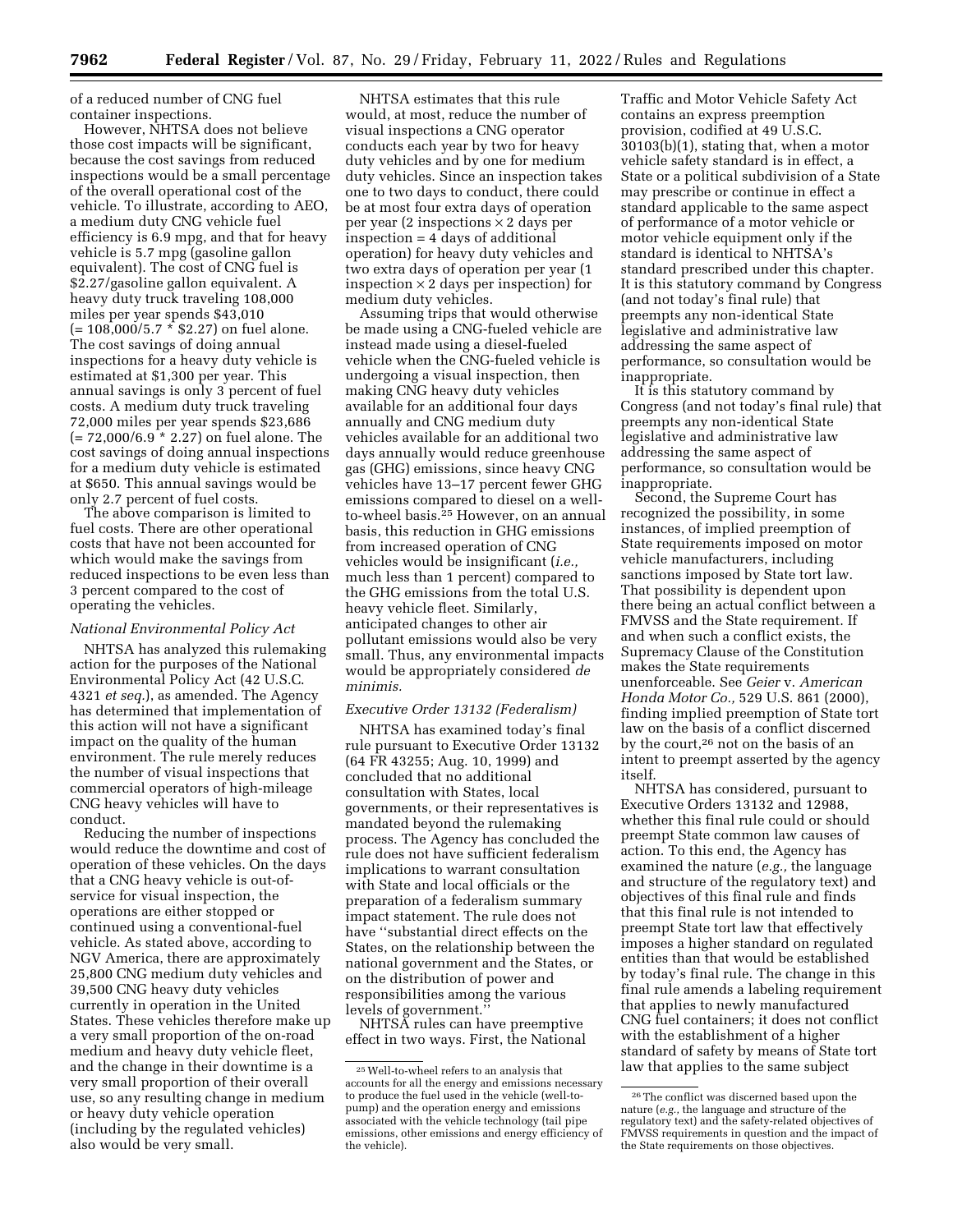matter (*i.e.,* adequate labeling of CNG fuel containers). This rule would not preempt state inspection requirements, including those that rely on the language on the visual inspection label, because this rule does not mandate that the label be followed; states remain free to establish inspection requirements as they deem appropriate. Without any conflict, there could not be any implied preemption of State law, including State tort law.

# *Executive Order 12988 (Civil Justice Reform)*

With respect to the review of the promulgation of a new regulation, section 3(b) of Executive Order 12988, ''Civil Justice Reform'' (61 FR 4729; Feb. 7, 1996), requires Executive agencies make every reasonable effort to ensure the regulation: (1) Clearly specifies the preemptive effect; (2) clearly specifies the effect on existing Federal law or regulation; (3) provides a clear legal standard for affected conduct, while promoting simplification and burden reduction; (4) clearly specifies the retroactive effect, if any; (5) specifies whether administrative proceedings are to be required before parties file suit in court; (6) adequately defines key terms; and (7) addresses other important issues affecting clarity and general draftsmanship under any guidelines issued by the Attorney General. This document is consistent with that requirement.

Pursuant to this Order, NHTSA notes as follows. The issue of preemption is discussed above. NHTSA notes further there is no requirement that individuals submit a petition for reconsideration or pursue other administrative proceedings before they may file suit in court.

#### *Privacy Act*

All submissions, including public comments on this final rule, will be placed in the docket. Anyone is able to search the electronic form of all documents received into any of our dockets by the name of the individual submitting the document (or signing the document, if submitted on behalf of an association, business, labor union, etc.). You may review DOT's complete Privacy Act Statement in the **Federal Register** published on April 11, 2000 (Volume 65, Number 70; Pages 19477– 78).

#### *Paperwork Reduction Act*

Under the Paperwork Reduction Act of 1995 (PRA), a person is not required to respond to a collection of information by a Federal agency unless the collection displays a valid OMB control number. There are no information

collection requirements associated with this final rule.

# *National Technology Transfer and Advancement Act*

Section 12(d) of the National Technology Transfer and Advancement Act of 1995 (NTTAA), Public Law 104– 113, as amended by Public Law 107–107 (15 U.S.C. 272 note), directs the agency to evaluate and use voluntary consensus standards in its regulatory activities unless doing so would be inconsistent with applicable law or is otherwise impractical. Voluntary consensus standards are technical standards (*e.g.,*  materials specifications, test methods, sampling procedures, and business practices) that are developed or adopted by voluntary consensus standards bodies, such as the SAE International. The NTTAA directs us to provide Congress (through OMB) with explanations when the agency decides not to use available and applicable voluntary consensus standards.

This final rule accords with the NTTAA. FMVSS No. 304 has historically drawn largely from ANSI NGV 2. The changes in this final rule to the visual inspection label were made in accordance with data provided by NGV America and ATA and the recommendations developed by industry technical working groups.27

#### *Unfunded Mandates Reform Act*

The Unfunded Mandates Reform Act of 1995 (UMRA) requires Federal agencies to prepare a written assessment of the costs, benefits and other effects of proposed or final rules that include a Federal mandate likely to result in the expenditure by State, local or tribal governments, in the aggregate, or by the private sector, of more than \$100 million annually (adjusted annually for inflation, with base year of 1995). UMRA also requires an agency issuing an NPRM or final rule subject to the Act to select the ''least costly, most costeffective or least burdensome alternative that achieves the objectives of the rule.'' This final rule would not result in a Federal mandate that will likely result in the expenditure by State, local or tribal governments, in the aggregate, or

by the private sector, of more than \$100 million annually (adjusted annually for inflation, with base year of 1995).

# *Executive Order 13609 (Promoting Regulatory Cooperation)*

The policy statement in section 1 of Executive Order 13609 provides, in part: The regulatory approaches taken by foreign governments may differ from those taken by U.S. regulatory agencies to address similar issues. In some cases, differences between the regulatory approaches of U.S. agencies and those of their foreign counterparts might not be necessary and might impair the ability of American businesses to export and compete internationally. In meeting shared challenges involving health, safety, labor, security, environmental, and other issues, international regulatory cooperation can identify approaches that are at least as protective as those that are or would be adopted in the absence of such cooperation. International regulatory cooperation can also reduce, eliminate, or prevent unnecessary differences in regulatory requirements.

The European regulation for CNG vehicles, ECE R.110, ''I. Specific components of motor vehicles using compressed natural gas (CNG) and/or liquefied natural gas (LNG) in their propulsion system,'' 28 requires a detailed visual inspection of CNG fuel containers on vehicles at least every 48 months and after an accident or fire. However, the working pressure of CNG fuel containers in Europe is 20 Megapascals (MPa) (3,000 pounds per square inch (psi)), while that in the U.S. is typically 26 MPa (3,600 psi). The higher container pressure in the U.S. necessitates more frequent visual inspections than that conducted in Europe. Therefore, NHTSA did not consider harmonizing with ECE R.110.

#### *Regulation Identifier Number*

The Department of Transportation assigns a regulation identifier number (RIN) to each regulatory action listed in the Unified Agenda of Federal Regulations. The Regulatory Information Service Center publishes the Unified Agenda in April and October of each year. You may use the RIN contained in the heading at the beginning of this document to find this action in the Unified Agenda.

#### **List of Subjects in 49 CFR Part 571**

Imports, Motor vehicles, Motor vehicle safety.

<sup>27</sup>The NGV America Technology & Development Committee's Guidance on Fuel System Inspection published in November 2017 specifies annual visual inspection for CNG fuel containers on heavy vehicles as a practical approach to inspection and maintenance of the fuel container and fuel system which would match intervals and procedures with other vehicle maintenance tasks, such as engine oil and filter changes, that are conducted on an annual basis per FMCSR 396.17. The CSA group, which maintains NGV 2, is considering modifying the inspection interval in NGV 2 to an annual inspection following the NGV America Technology & Development Committee's Guidance document.

<sup>28</sup>*[http://www.unece.org/fileadmin/DAM/trans/](http://www.unece.org/fileadmin/DAM/trans/main/wp29/wp29regs/2015/R110r3e.pdf)  [main/wp29/wp29regs/2015/R110r3e.pdf.](http://www.unece.org/fileadmin/DAM/trans/main/wp29/wp29regs/2015/R110r3e.pdf)*